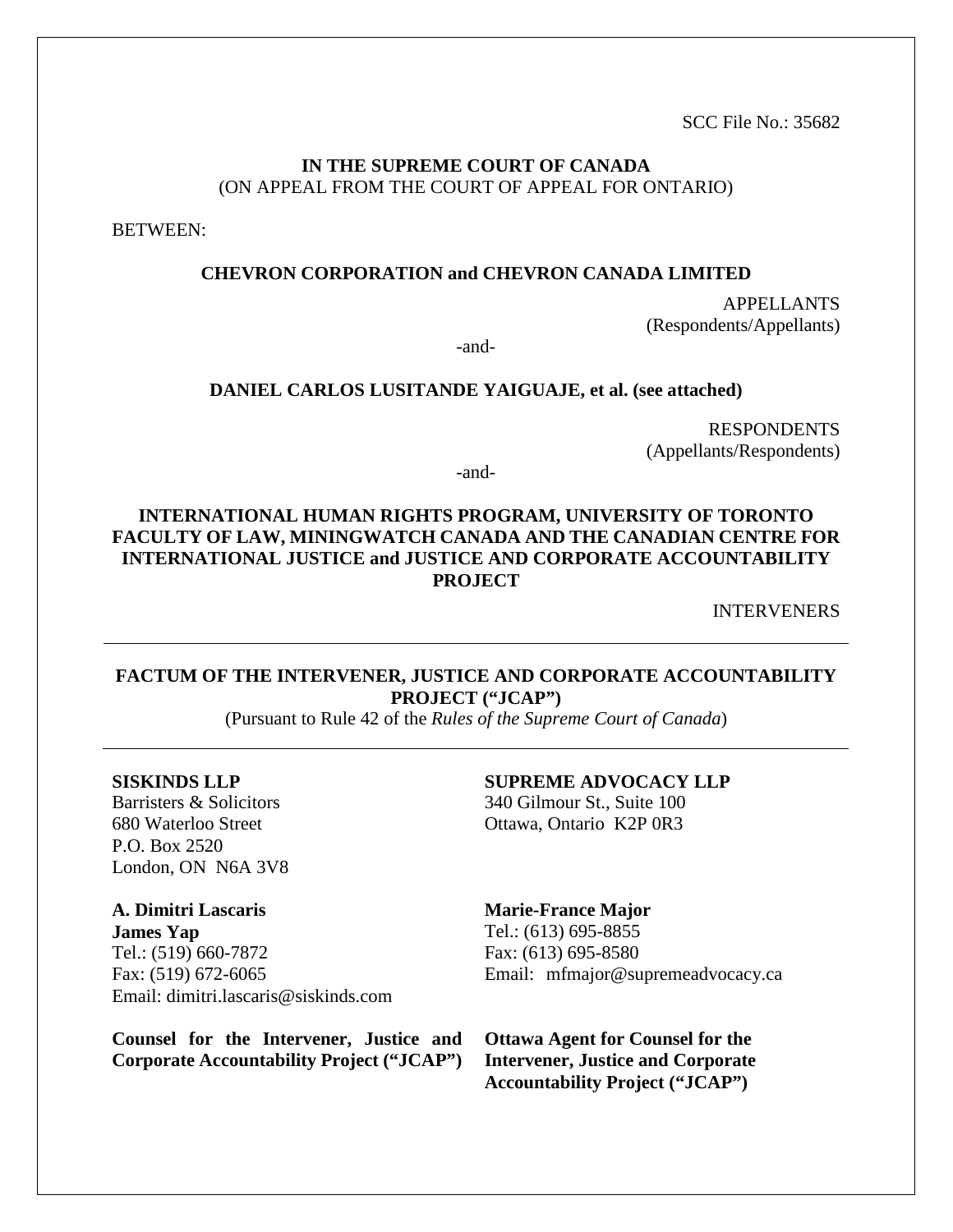### **IN THE SUPREME COURT OF CANADA** (ON APPEAL FROM THE COURT OF APPEAL FOR ONTARIO)

BETWEEN:

#### **CHEVRON CORPORATION and CHEVRON CANADA LIMITED**

APPELLANTS (Respondents/Appellants)

-and-

**DANIEL CARLOS LUSITANDE YAIGUAJE, BENANCIO FREDY CHIMBO GREFA, MIGUEL MARIO PAYAGUAJE PAYAGUAJE, TEODORO GONZALO PIAGUAJE PAYAGUAJE, SIMON LUSITANDE YAIGUAJE, ARMANDO WILMER PIAGUAJE PAYAGUAJE, ANGEL JUSTINO PIAGUAJE LUCITANTE, JAVIER PIAGUAJE PAYAGUAJE, FERMIN PIAGUAJE, LUIS AGUSTIN PAYAGUAJE PIAGUAJE, EMILIO MARTIN LUSITANDE YAIGUAJE, REINALDO LUSITANDE YAIGUAJE, MARIA VICTORIA AGUINDA SALAZAR, CARLOS GREEA HUATATOCA, CATALINA ANTONIA AGUINDA SALAZAR, LIDIA ALEXANDRIA AGUINDA AGUINDA, CLIDE RAMIRO AGUINDA AGUINDA, LUIS ARMANDO CHIMBO YUMBO, BEATRIZ MERCEDES GREFA TANGUILA, LUCIO ENRIQUE GREFA TANGUILA, PATRICIO WILSON AGUINDA AGUINDA, PATRICIO ALBERTO CHIMBO YUMBO, SEGUNDO ANGEL AMANTA MILAN, FRANCISCO MATIAS ALVARADO YUMBO, OLGA GLORIA GREFA CERDA, NARCISA AIDA TANGUILA NARYAEZ, BERTHA ANTONIA YUMBO TANGUILA, GLORIA LUCRECIA TANGUILA GREFA, FRANCISCO VICTOR TANGUILA GREFA, ROSA TERESA CHIMBO TANGUILA, MARIA CLELIA REASCOS REVELO, HELEODORO PATARON GUARACA, CELIA IRENE VIVEROS CUSANGUA, LORENZO JOSE ALVARADO YUMBO, FRANCISCO ALVARADO YUMBO, JOSE GABRIEL REVELO LLORE, LUISA DELIA TANGUILA NARVAEZ, JOSE MIGUEL IPIALES CHICAIZA, HUGO GERARDO CAMACHO NARANJO, MARIA MAGDALENA RODRIGUEZ BARCENES, ELIAS ROBERTO PIYAHUAJE PAYAHUAJE, LOURDES BEATRIZ CHIMBO TANGUILA, OCTAVIO ISMAEL CORDOVA HUANCA, MARIA HORTENCIA VIVEROS CUSANGUA, GUILLERMO VINCENTE PAYAGUAJE LUSITANDE, ALFREDO DONALDO PAYAGUAJE PAYAGUAJE and DELFIN LEONIDAS PAYAGUAJE PAYAGUAJE**

> RESPONDENTS (Appellants/Respondents)

-and-

### **INTERNATIONAL HUMAN RIGHTS PROGRAM, UNIVERSITY OF TORONTO FACULTY OF LAW, MININGWATCH CANADA AND THE CANADIAN CENTRE FOR INTERNATIONAL JUSTICE and JUSTICE AND CORPORATE ACCOUNTABILITY PROJECT**

INTERVENERS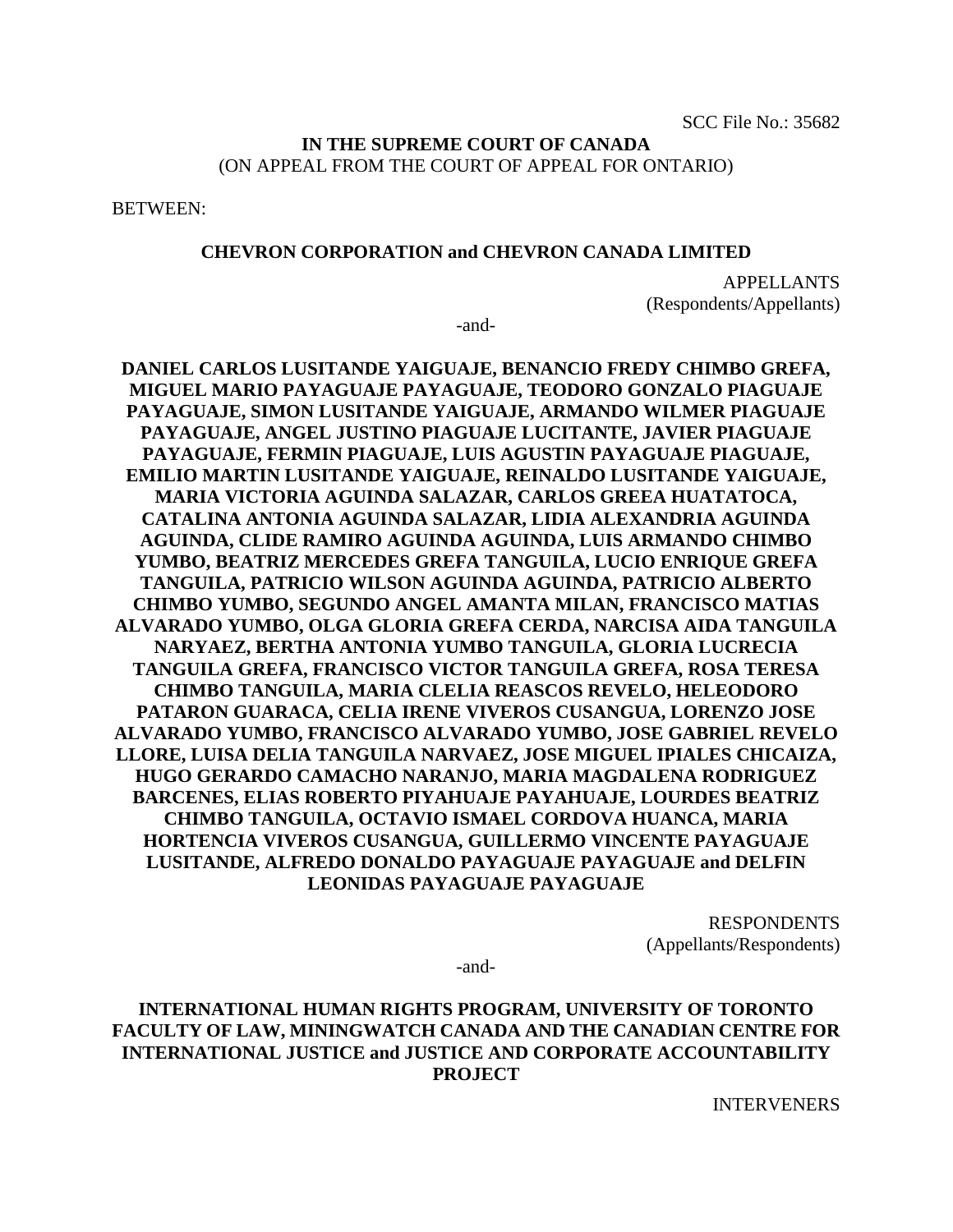### **NORTON ROSE FULBRIGHT CANADA LLP**

Suite 3700, Third Avenue S.W. Calgary, AB T2P 4H2

## **Clarke Hunter, Q.C.**

**Anne Kirker, Q.C.** Tel.: (403) 267-8292 Fax: (403) 264-5973 Email: clarke.hunter@nortonrosefulbright.com

**Counsel for the Appellant, Chevron Corporation**

### **GOODMANS LLP**

3400 - 333 Bay Street Toronto, ON M5H 2S7

# **Benjamin Zarnett**

**Suzy Kauffman Peter Kolla**  Tel.: (416) 597-4204 Fax: (416) 979-1234 Email: bzarnett@goodmans.ca

**Counsel for the Appellant, Chevron Canada Limited**

### **LENCZNER SLAGHT ROYCE SMITH GRIFFIN LLP**

2600 - 130 Adelaide St. W. Toronto, ON M5H 3P5

## **Alan J. Lenczner, Q.C.**

**Brendan F. Morrison**  Tel.: (416) 865-3090 Fax: (416) 865-9010 Email: alenczner@lsrsg.com

**Counsel for the Respondents, Daniel Carlos Lusitande Yaiguaje et al**

## **NORTON ROSE FULBRIGHT CANADA LLP**

1500-45 O'Connor Street Ottawa, ON K1P 1A4

**Sally Gomery**  Tel.: (613) 780-8604 Fax: (613) 230-5459 Email: sally.gomery@nortonrose.com

### **Ottawa Agent for Counsel for the Appellant, Chevron Corporation**

## **NORTON ROSE FULBRIGHT CANADA LLP** 1500-45 O'Connor Street Ottawa, ON K1P 1A4

**Sally Gomery**  Tel.: (613) 780-8604 Fax: (613) 230-5459 Email: sally.gomery@nortonrose.com

**Ottawa Agent for Counsel for the Appellant, Chevron Canada Limited**

#### **GOWLING LAFLEUR HENDERSON LLP** 160 Elgin Street, 26th Floor

Ottawa, ON K1P 1C3

### **Guy Régimbald**  Tel.: (613) 786-0197 Fax: (613) 563-9869 Email: guy.regimbald@gowlings.com

**Ottawa Agent for Counsel for the Respondents, Daniel Carlos Lusitande Yaiguaje et al**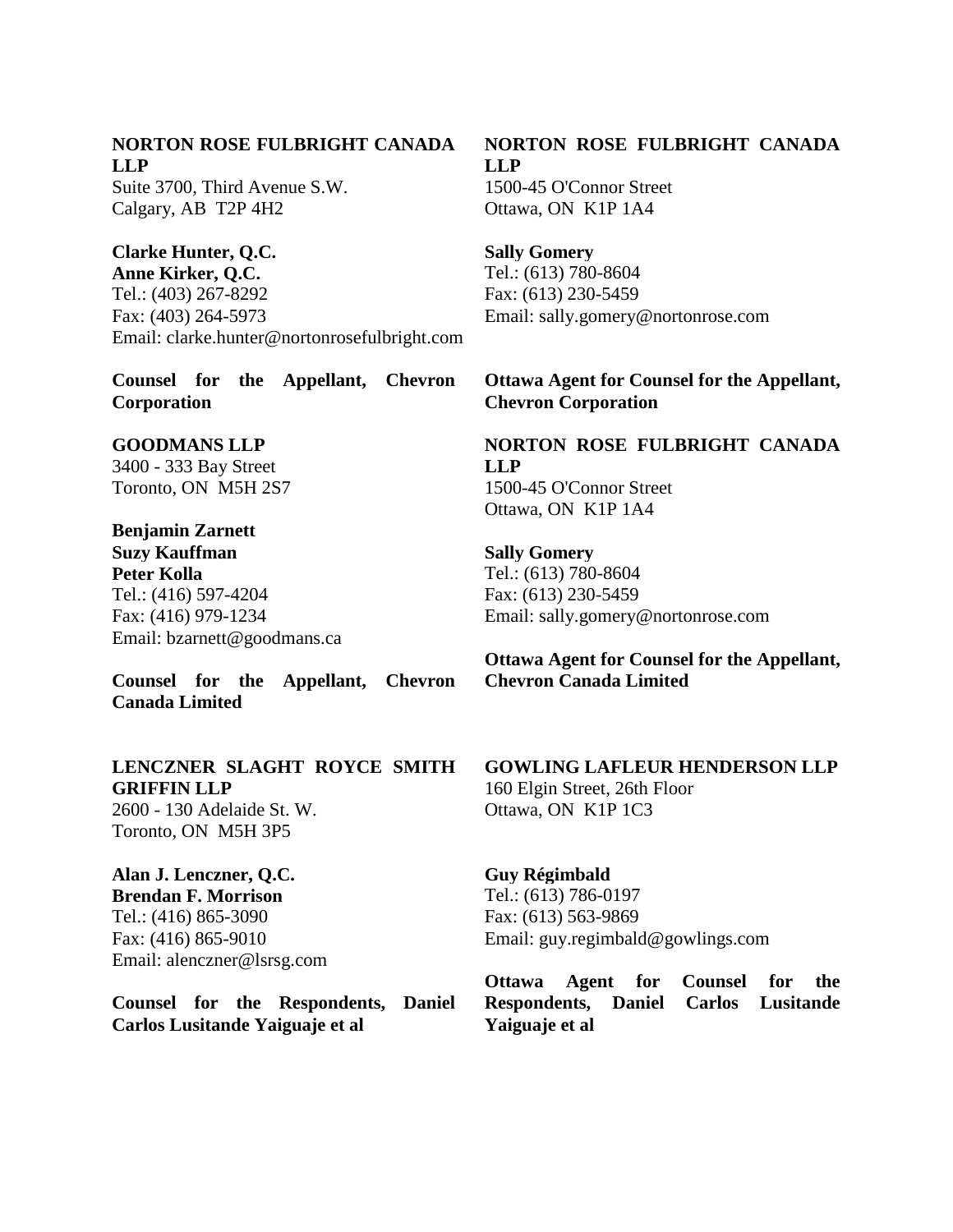### **KLIPPENSTEINS**

160 John Street, Suite 300 Toronto, ON M5V 2E5

## **Murray Klippenstein**

**W. Cory Wanless** Tel.: (416) 598-0288 Fax: (416) 598-9520 Email: cory.wanless@klippensteins.ca

#### **UNIVERSITY OF TORONTO FACULTY OF LAW**

84 Queen's Park Toronto, ON M5S 2C5

### **Renu Mandhane**

Tel.: (416) 946-8730 Fax: (416) 978-3716 Email: renu.mandhane@utoronto.ca

**Counsel for the Interveners, International Human Rights Program, University of Toronto Faculty of Law, MiningWatch Canada, and the Canadian Centre for International Justice**

### **GOWLING LAFLEUR HENDERSON LLP**

160 Elgin Street, Suite 2600 Ottawa, ON K1P 1C3

### **Jeffrey W. Beedell**

Tel.: (613) 786-0171 Fax: (613) 788-3587 Email: jeff.beedell@gowlings.com

**Ottawa Agent for Counsel for the Interveners, International Human Rights Program, University of Toronto Faculty of Law, MiningWatch Canada, and the Canadian Centre for International Justice**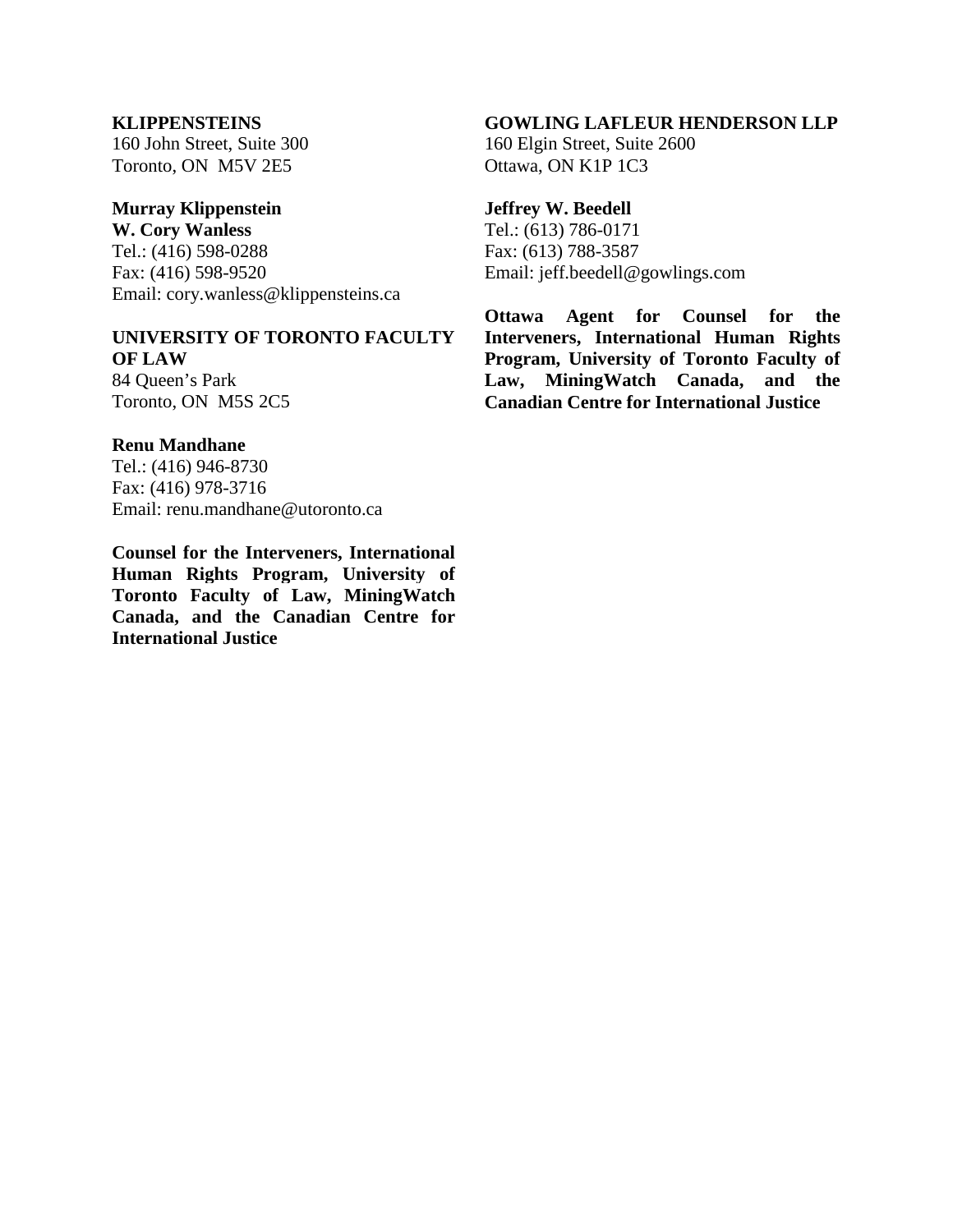## **TABLE OF CONTENTS**

| A –The real and substantial connection test for jurisdiction <i>simpliciter</i> should not |
|--------------------------------------------------------------------------------------------|
| B – The existence of a real and substantial connection is not a constitutional             |
| $C - If the real and substantial connection test applies, the forum of necessity$          |
|                                                                                            |
|                                                                                            |
|                                                                                            |
|                                                                                            |
|                                                                                            |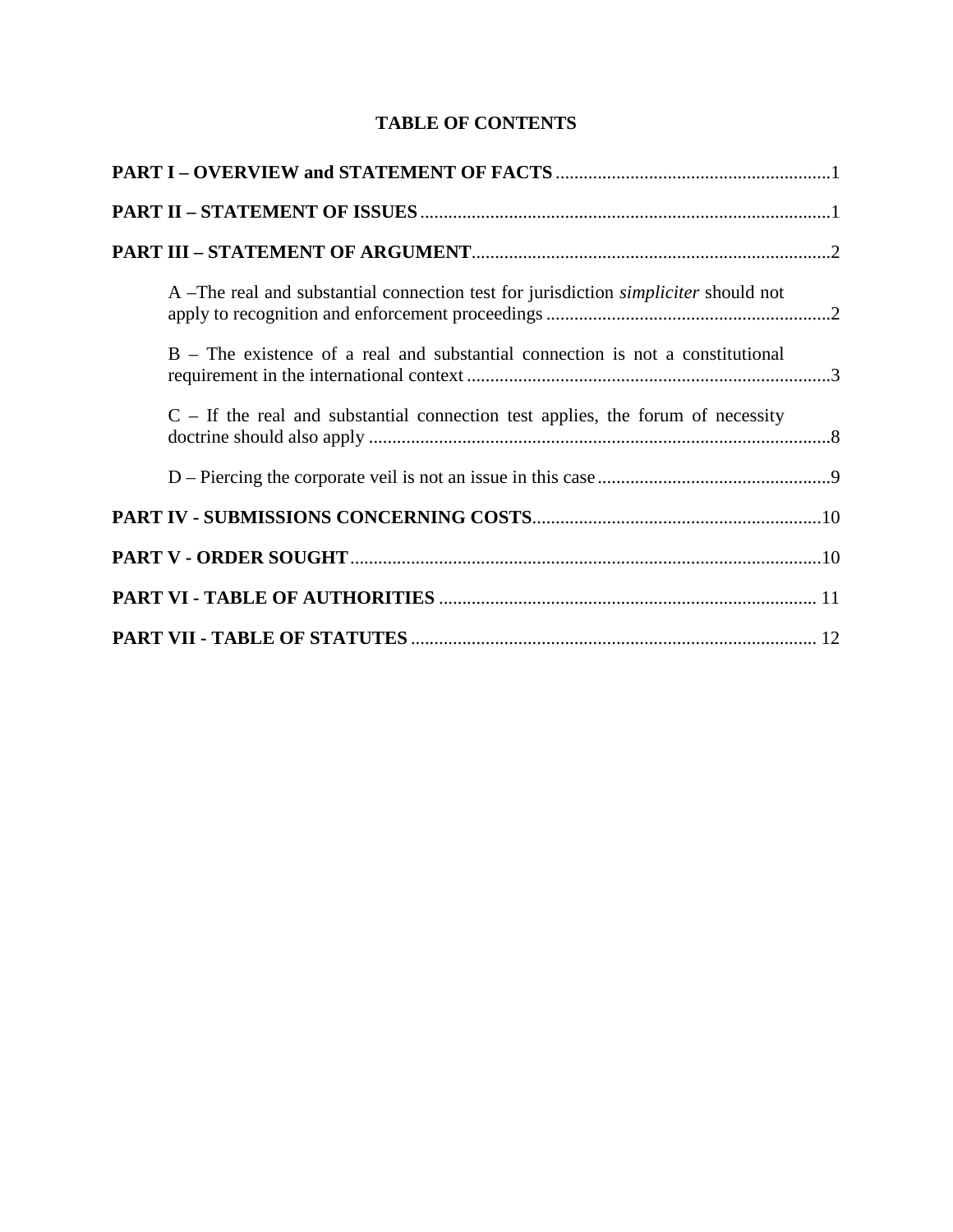### <span id="page-5-0"></span>**PART I – OVERVIEW AND STATEMENT OF FACTS**

- 1. The intervener Justice and Corporate Accountability Project ("JCAP") provides legal support to communities in other countries whose rights and lives have been affected by the activities of (primarily Canadian) multinational businesses, often in the resource extractive industries. Depending on the social and political situation of the countries in which they are situated, these communities can be exposed to a range of abuses, such as war crimes, torture, and environmental degradation as a result of these business activities. The outcome of this appeal has the potential to have a profound impact on the ability of such communities to seek redress.
- 2. JCAP's submissions in this appeal are directed towards ensuring that Canadian rules of private international law afford such communities access to justice and effective remedies. In particular, JCAP is concerned with ensuring the continued development of the forum of necessity doctrine in Canadian law. This doctrine promotes access to justice by allowing a Canadian court to assert jurisdiction where the plaintiff has no viable recourse elsewhere.
- 3. JCAP submits that no jurisdictional analysis is warranted in recognition and enforcement proceedings. However, this appeal has also raised constitutional issues. JCAP submits that any development of the constitutional aspect of Canadian private international law should preserve the constitutional viability of the forum of necessity doctrine. Further, should this Court decide that a jurisdictional analysis is warranted in the recognition and enforcement context, then the forum of necessity doctrine should be adopted and incorporated into that analysis.
- 4. In addition, JCAP agrees with the position of the joint interveners University of Toronto International Human Rights Clinic, MiningWatch Canada, and Canadian Centre for International Justice in regard to the issue of whether the plaintiffs should be permitted to pierce the corporate veil. Furthermore, JCAP submits that there is a significant distinction between piercing the corporate veil and making a subsidiary's assets available to satisfy a judgment against the parent. It is the latter, not the former, that is at issue in this case.

### <span id="page-5-1"></span>**PART II – STATEMENT OF ISSUES**

5. In this appeal, JCAP makes the following submissions: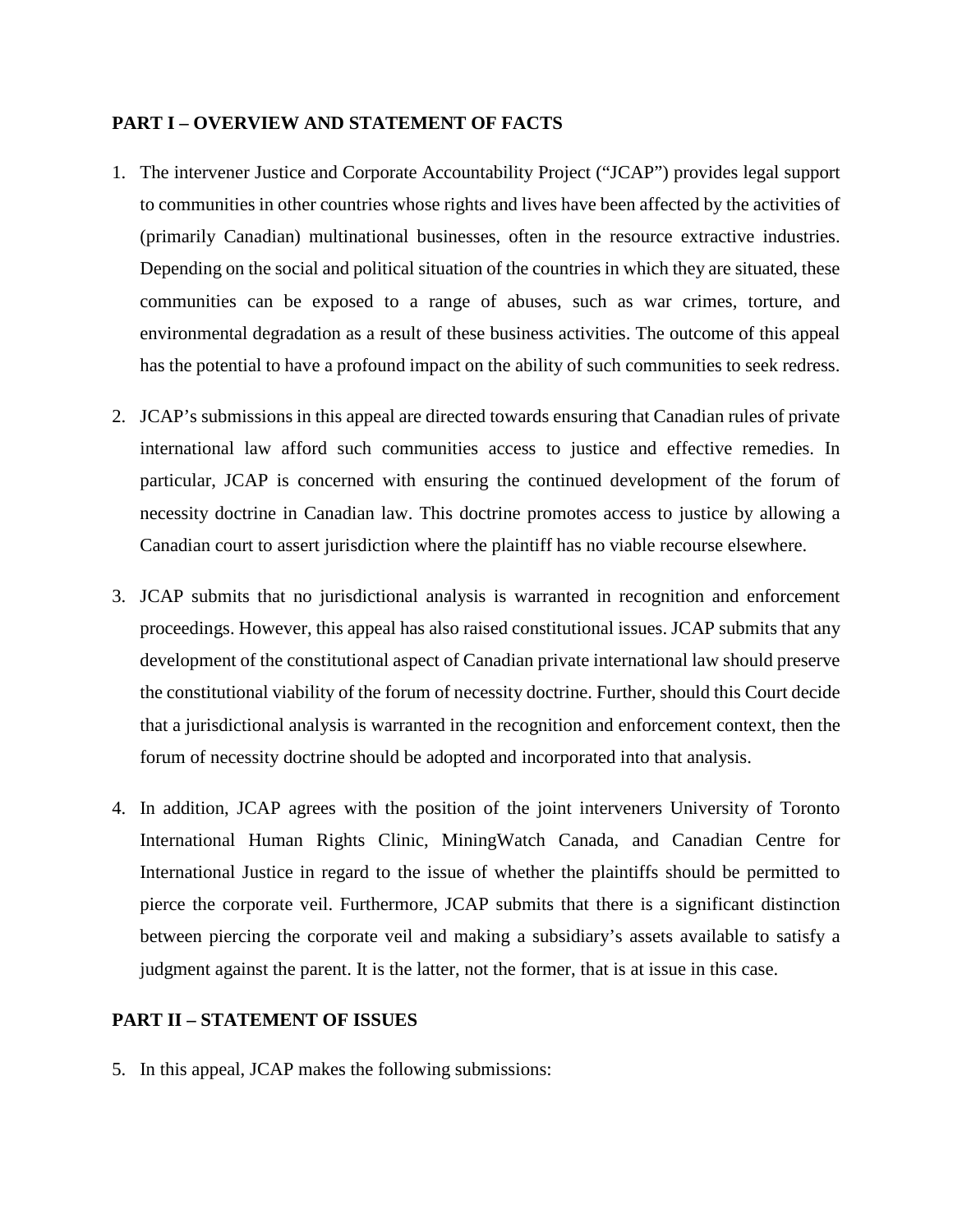- the real and substantial connection test for jurisdiction *simpliciter* does not apply to recognition and enforcement proceedings;
- the existence of a real and substantial connection is not a constitutional requirement in the international context;
- should the Court decide that the real and substantial connection test for jurisdiction *simpliciter* does apply in this case, it should also affirm the existence of the forum of necessity doctrine and apply it to the facts of this appeal; and
- piercing of the corporate veil is not an issue in this case.

### <span id="page-6-0"></span>**PART III – STATEMENT OF ARGUMENT**

### <span id="page-6-1"></span>**A –The real and substantial connection test for jurisdiction** *simpliciter* **should not apply to recognition and enforcement proceedings**

- 6. JCAP's position on the main issue in this appeal is that the real and substantial connection test for jurisdiction *simpliciter* should not apply to recognition and enforcement proceedings.
- 7. There is no benefit to subjecting recognition and enforcement proceedings to a rigorous jurisdictional threshold. Practical considerations alone should ensure that recognition and enforcement proceedings are brought only where there is a valid reason to do so. Even where that is not the case, a foreign defendant that comes to Canada to contest jurisdiction can just as easily come to Canada to contest the validity of the judgment or the exigibility of the assets targeted. In contrast with a jurisdictional objection to a trial of a first instance claim, it conserves little, if any, resources to permit a defendant to contest jurisdiction in a recognition and enforcement proceeding.
- 8. On the other hand, having such a rule has the potential to add significant delay to a proceeding. The communities that JCAP serves are particularly prejudiced by such delays.
- 9. Western multinational companies often do business in underdeveloped countries with weak public governance and rule of law institutions. Conducting operations in such volatile environments can create a risk of grave human rights and environmental abuses. When such abuses do happen, allegations often arise that the company itself shares responsibility for what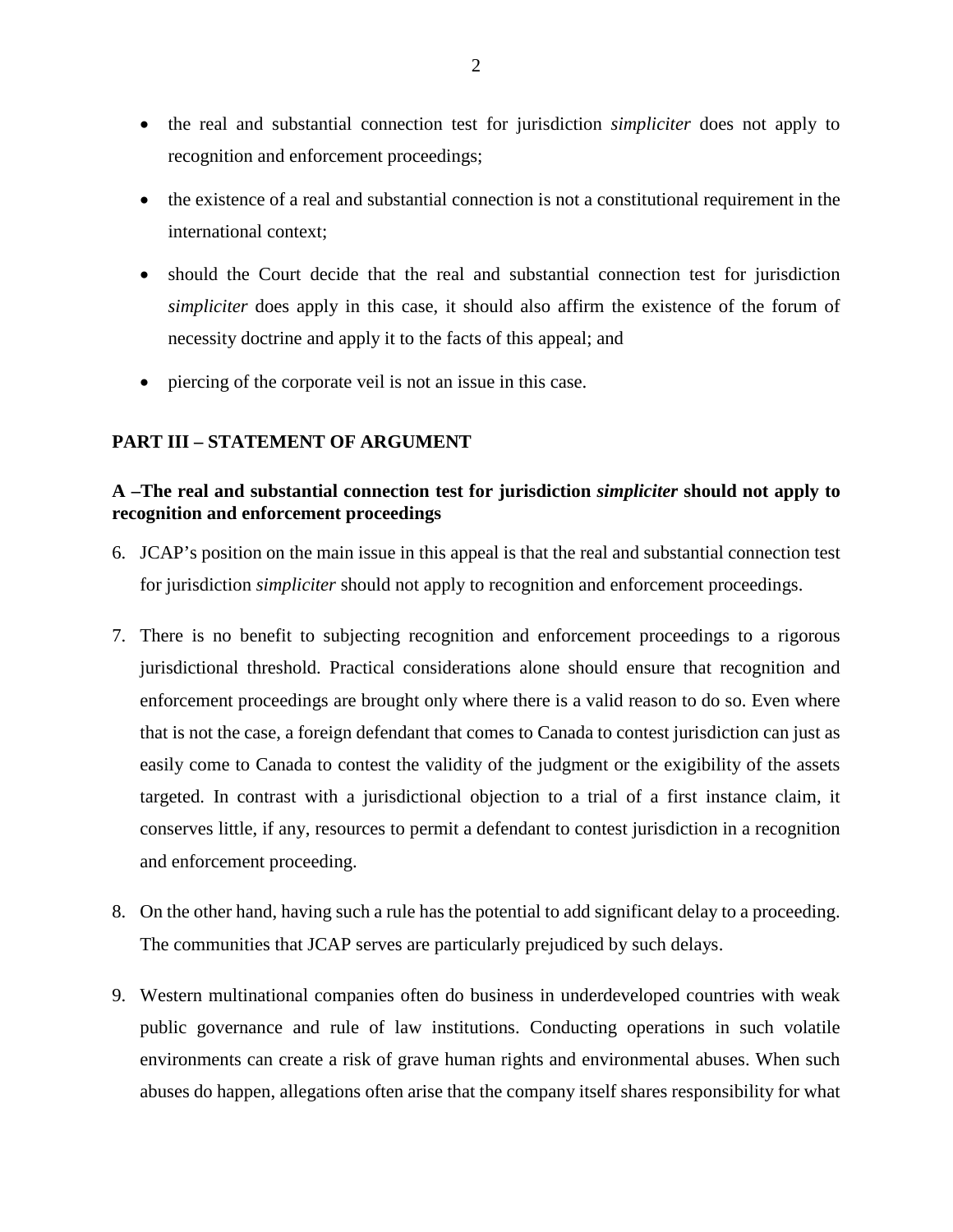occurred. The present appeal is one example of such a situation. Similar cases have also reached Canadian courts. $<sup>1</sup>$  $<sup>1</sup>$  $<sup>1</sup>$ </sup>

- 10. This appeal is a prime illustration of how rules of private international law can severely delay access to justice in such cases. The plaintiffs originally filed their claim in New York federal court in 1993, believing Ecuadorian courts to be ill-equipped to conduct a fair trial in such a matter. The defendants, however, sought a *forum non conveniens* dismissal, arguing that the Ecuadorian court system was fair and just. This jurisdictional dispute stalled the case for almost a decade, until the Second Circuit Court of Appeals finally granted the defendants a *forum non conveniens* stay in 2002. Years after completion of trial in Ecuador, the proceeding (amid allegations that the judgment was tainted by fraud) finds itself mired in jurisdictional objections again.
- 11. To local communities seeking redress against powerful multinational corporations, such delays are more than just a matter of lost time. They are an issue of access to justice. These communities are often impoverished and marginalized even in the context of the developing countries in which they reside. Such countries, in turn, are often dwarfed in economic stature by some of the world's largest multinational businesses. Such a deep inequality of arms can be exploited to great effect by a powerful multinational corporation, if the relevant legal system affords them the procedural mechanisms to do so. This is a serious consideration for communities with limited resources who are contemplating legal action.

### <span id="page-7-0"></span>**B – The existence of a real and substantial connection is not a constitutional requirement in the international context**

12. Both appellants have drawn on constitutional principles set out in Canadian private international law jurisprudence to try and frame the existence of a real and substantial connection as a constitutional requirement in this case.<sup>[2](#page-7-2)</sup> This is a misapplication of the principles set out in the jurisprudence. In fact, the constitutional requirement only applies in

<span id="page-7-1"></span><sup>&</sup>lt;sup>1</sup> See e.g. *Choc v. Hudbay Minerals Inc*, 2013 ONSC 1414, Intervenors' Authorities, Tab 5; *Anvil Mining Ltd. c. Association canadienne contre l'impunité*, 2012 QCCA 117, Intervenors' Authorities, Tab 2.

<span id="page-7-2"></span><sup>&</sup>lt;sup>2</sup> Chevron Canada factum at paras. 49-51; Chevron Corporation factum at paras. 60-64.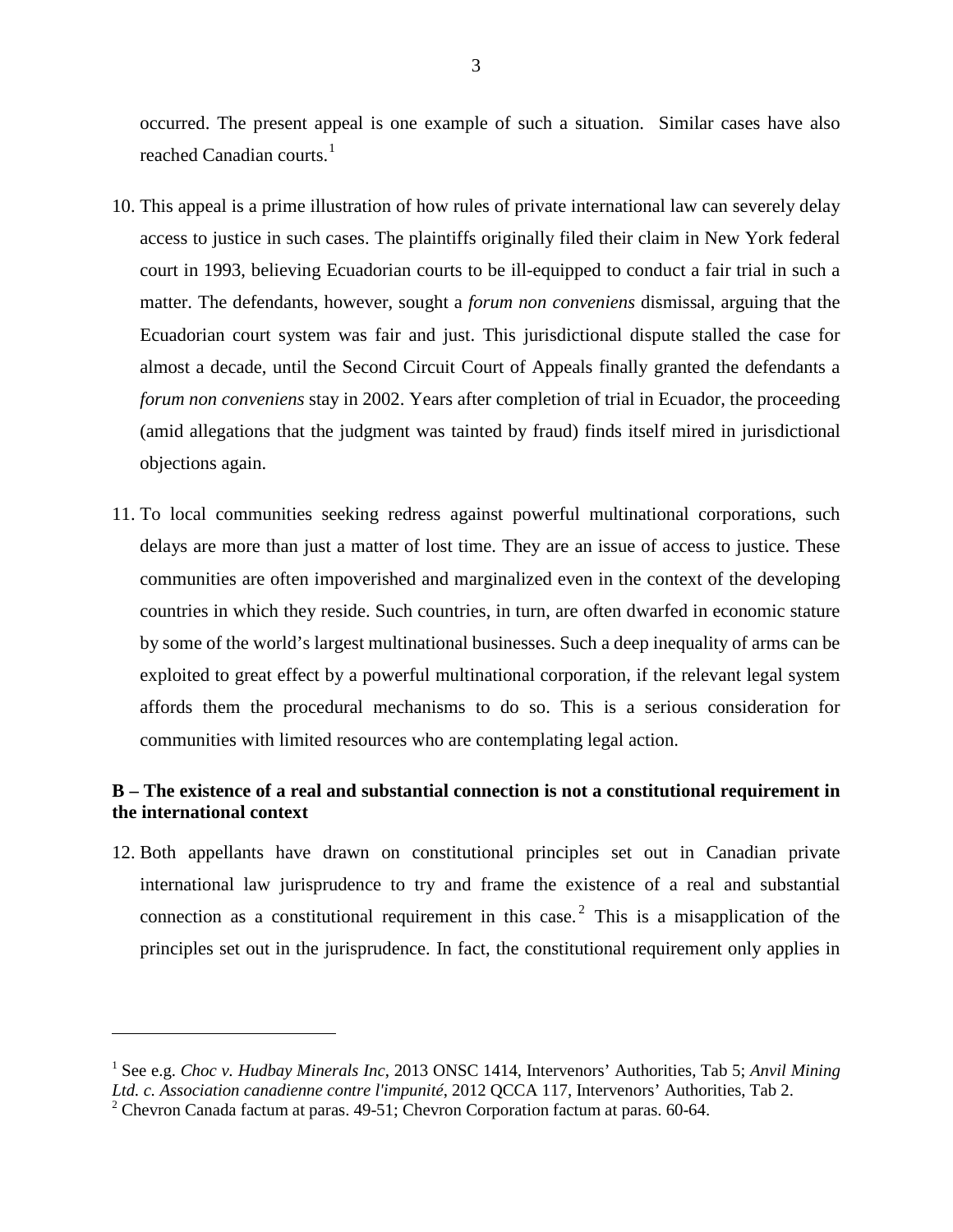the interprovincial context as an obligation between fellow members of the Canadian federation. It does not apply in a purely international case such as this one.

13. La Forest J. stated in *Hunt v. T&N plc* that "courts are required, by constitutional restraints, to assume jurisdiction only where there are real and substantial connections to that place." However, the surrounding context of this pronouncement makes it clear that it referred only to the obligations owed between provinces in a federal state:

> But this appeal is concerned with the provinces within Confederation. *Morguard* requires that the rules of private international law must be adapted to the structure of our federation … And **courts are required, by constitutional restraints, to assume jurisdiction only where there are real and substantial connections to that place**. In terms of policy, the presence of such blocking statutes is an anachronism, not even, so we were told, aimed at interprovincial litigation at its inception in the 1940s, but definitely inimical to such litigation if applied on the interprovincial level… If blocking statutes of the type now in effect in both Ontario and Quebec were possible under the Constitution, they would have the potential of affecting the rights of litigants in all the other provinces...<sup>[3](#page-8-0)</sup> [Emphasis added]

14. Indeed, in *Hunt*, La Forest J. was merely affirming the constitutional status of the principles he laid out in *Morguard Investments Ltd. v. De Savoye*, in which he ruled that the structure of the Canadian federation required courts in each province to accord "full faith and credit" to the judgments of courts in other provinces. As a necessary corollary to this principle, however, La Forest J. noted that courts must also refrain from asserting jurisdiction over a dispute more properly belonging in the courts of another province:

> To what extent may a court of a province properly exercise jurisdiction over a defendant in another province? The rules for service *ex juris* in all the provinces are broad, in some provinces, Nova Scotia and Prince Edward Island, very broad indeed. It is clear, however, that if the courts of one province are to be expected to give effect to judgments given in another province, there must be some limits to the exercise of jurisdiction against persons outside the province… As I see it, the courts in one province should give full faith and credit, to use the language of the United States Constitution, to the judgments given by a court in another province or a territory, so long

<span id="page-8-0"></span><sup>3</sup> *Hunt v. T&N plc*, [1993] 4 S.C.R. 289, at paras. 63, 64, Intervenors' Authorities, Tab 7.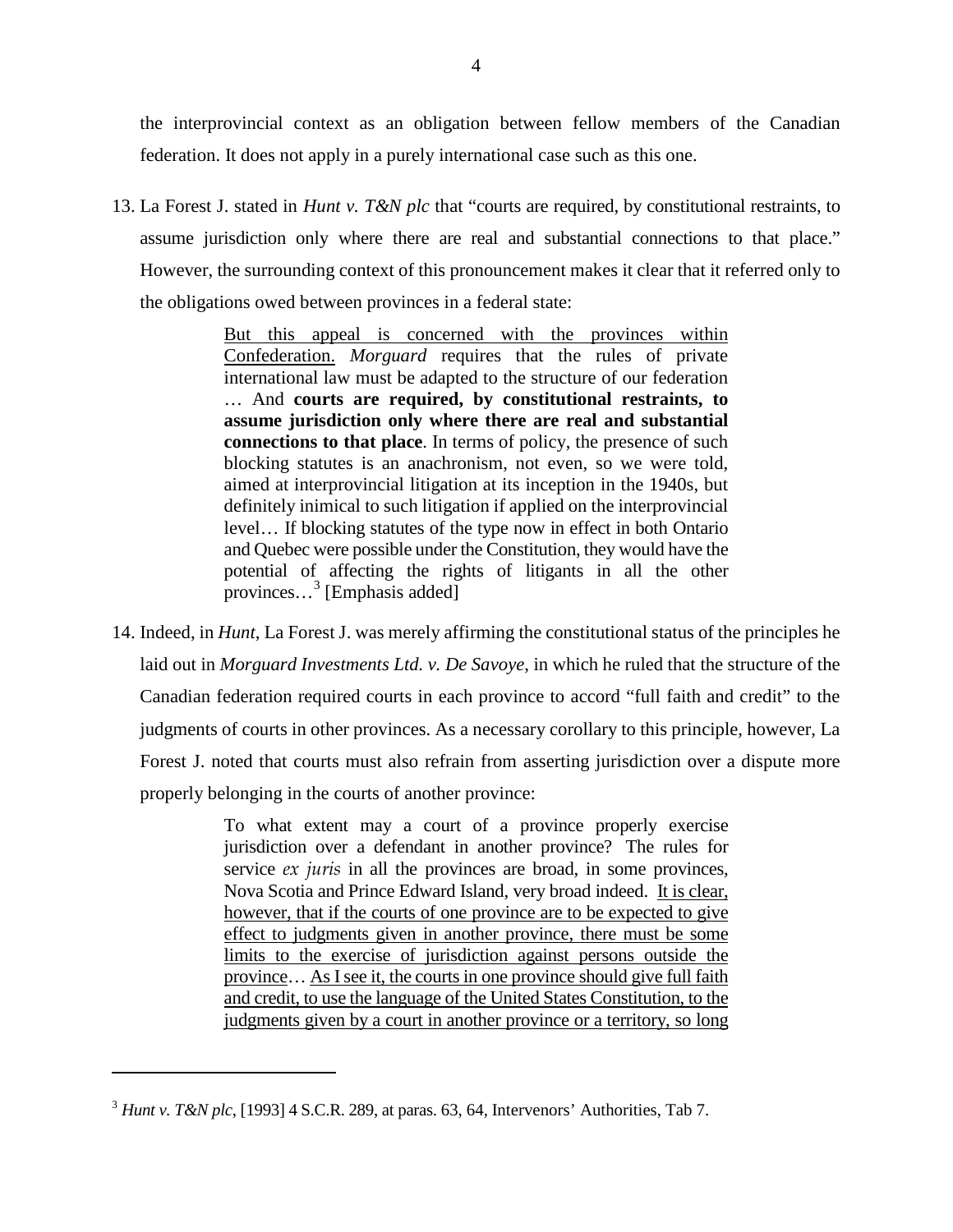as that court has properly, or appropriately, exercised jurisdiction in the action.[4](#page-9-0) [Emphasis added]

- 15. Thus, unless this Court is of the view that Canadian courts also owe "full faith and credit" to the judgments of courts outside the country *as a matter of constitutional imperative*, there is no reason to frame the real and substantial connection test as a constitutional requirement in international cases such as this one. The academic authorities cited by the appellants in support of their positions on this issue – Professor Hogg<sup>[5](#page-9-1)</sup> and Professor Castel<sup>[6](#page-9-2)</sup> – both acknowledge that the constitutional obligations of Canadian private international law are of force only in the interprovincial context.<sup>[7](#page-9-3)</sup>
- 16. In fact, this Court has already explicitly declined to extend this constitutional requirement to the international context in *Spar Aerospace Ltd. v. American Mobile Satellite Corp*., where LeBel J. rejected the appellants' argument that *Morguard* and *Hunt* imposed the real and substantial connection test as a constitutional requirement that had to be satisfied in addition to the statutory rules of jurisdiction under Quebec's Civil Code.<sup>[8](#page-9-4)</sup> In doing so, he noted that:

…it is important to emphasize that *Morguard* and *Hunt* were decided in the context of interprovincial jurisdictional disputes. In my opinion, the specific findings of these decisions cannot easily be extended beyond this context. In particular, the two cases… speak directly to the context of interprovincial comity within the structure of the Canadian federation.<sup>[9](#page-9-5)</sup> [Emphasis added]

17. LeBel J. further elaborated on the difference between interprovincial comity and international comity in *Beals v. Saldanha*:

> Although constitutional considerations and considerations of international comity both point towards a more liberal jurisdiction test, important differences remain between them…One of those

<span id="page-9-0"></span><sup>4</sup> *Morguard Investments Ltd. v. De Savoye*, [1990] 3 SCR 1077, at paras. 41, 44, , Intervenors' Authorities, Tab 8.<br><sup>5</sup> Chevron Corporation factum at paras. 62-63.<br><sup>6</sup> Chevron Canada factum at para. 51.<br><sup>7</sup> See Peter Hogg, *Constitutional Law of Canada*, loose-leaf, 5th ed supplemented (Toronto: Carswell,

<span id="page-9-1"></span>

<span id="page-9-2"></span>

<span id="page-9-3"></span><sup>2013)</sup> at pp. 13-30; 13-31, Intervenors' Authorities, Tab 16; Jean-Gabriel Castel & Janet Walker, *Canadian Conflict of Laws*, loose-leaf, 5th ed (Markham, ON: Lexis Nexis Butterworths, 2004) at pp. 2-4; 2-5; 2-13, Intervenors' Authorities, Tab 15. <sup>8</sup> *Spar Aerospace Ltd. v. American Mobile Satellite Corp*., 2002 SCC 78 at paras. 51-54, Intervenors'

<span id="page-9-4"></span>Authorities, Tab 10.<br><sup>9</sup> *Ibid.* at para. 51, Intervenors' Authorities, Tab 10,

<span id="page-9-5"></span>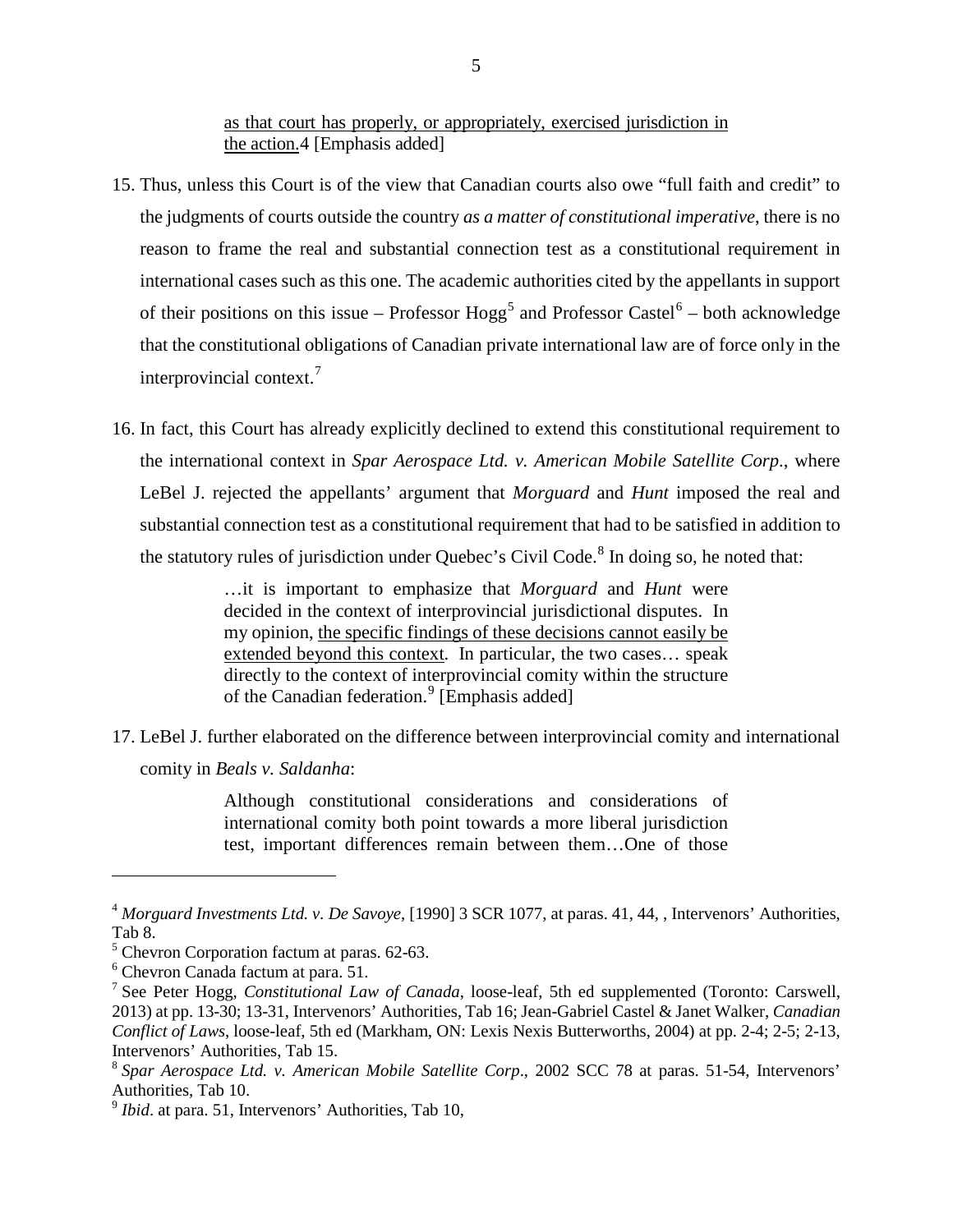differences is that the rules that apply within the Canadian federation are "constitutional imperatives". Comity as between sovereign nations is not an obligation in the same sense...<sup>[10](#page-10-0)</sup> [Emphasis added]

- 18. This analysis is also consistent with this Court's pronouncement in *Club Resorts Ltd. v. Van Breda* that "the territorial limits… on the authority of the courts of the provinces derive from the text of s. 92 of the *Constitution Act, 1867*."[11](#page-10-1) Section 92, through subsections 13 and 14, gives each province the power to make laws in relation to procedural rights and civil and property rights "in the province." If a court in one province were to take jurisdiction over a dispute originating in another province, application of the different laws in the first province would have the effect of modifying the procedural rights and civil and property rights of parties in the second province, and therefore intrude on that province's jurisdiction under section 92. On the other hand, foreign states are obviously not parties to the Constitution. The Constitution thus grants no powers to foreign states; and so neither does it impose upon a province's superior courts an obligation to respect the constitutional jurisdiction of courts in foreign states.
- 19. The competing interpretation of this passage from *Van Breda* that the territorial jurisdiction of a province's superior courts is constrained by the limitation of its *own* legislature's lawmaking jurisdiction to matters "in the province" as set out in sections  $92(13)$  and  $92(14)$  – cannot be right. Such a simplistic interpretation would indeed impose a constitutional limit on a Canadian court's territorial jurisdiction in international as well as interprovincial disputes. But it would also create a host of irresolvable conceptual incongruities. For instance, it would necessarily imply that a province's superior courts also have no adjudicative jurisdiction over matters falling within the heads of power enumerated in section 91. Further, if Parliament were to legislate with extraterritorial effect – which it clearly has the power to  $d\sigma^{12}$  $d\sigma^{12}$  $d\sigma^{12}$  – no provincial superior court would be able to adjudicate these effects. This interpretation – as Castel and Walker have pointed out – would also fly in the face of the opening words of sections 91 and 92 which clearly state that the enumerated heads of power apply to *legislative* jurisdiction and

<span id="page-10-2"></span><span id="page-10-1"></span>

<span id="page-10-0"></span><sup>&</sup>lt;sup>10</sup> Beals v. Saldanha, 2003 SCC 72 at paras. 166-67, Intervenors' Authorities, Tab 4.<br><sup>11</sup> Club Resorts Ltd. v. Van Breda, 2012 SCC 17 at para. 31, Intervenors' Authorities, Tab 6.<br><sup>12</sup> See e.g. *Hunt* at "Indeed the fed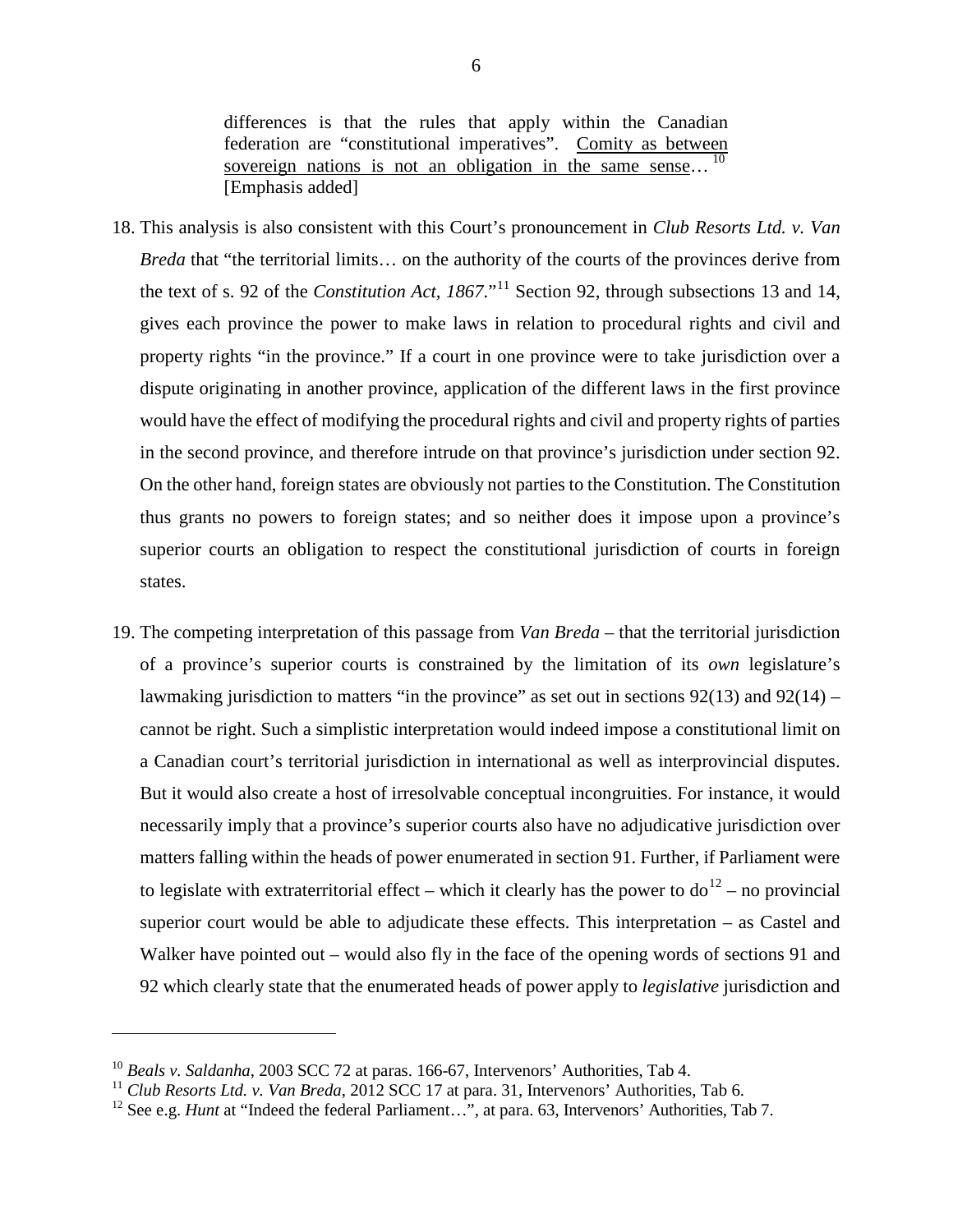not adjudicative jurisdiction.<sup>[13](#page-11-0)</sup> Finally, it would also contradict an established line of cases since *Morguard* which have all emphasized that "[t]he considerations underlying the rules of comity apply with much greater force between the units of a federal state."<sup>[14](#page-11-1)</sup> If there is to be any difference at all between the strictures of comity in the interprovincial and international contexts, it must surely be that the former is a matter of constitutional obligation whereas the latter is not.

- 20. Of particular concern to JCAP, the extension of the constitutional requirement to the international context would also cast uncertainty on the constitutionality of the forum of necessity doctrine. This doctrine allows a court to assume jurisdiction over a dispute over which it would not normally have jurisdiction otherwise, if it would be unreasonable to require the plaintiff to file the claim anywhere else. For instance, in civil claims for human rights violations such as torture and genocide, plaintiffs often cannot return to the forum where the harm occurred without risking their lives or further injury.
- 21. Over the past quarter-century, the forum of necessity doctrine has become an established component of Canadian private international law. Originating in Switzerland, it was first introduced in Canada in 1991 through article 3136 of Quebec's Civil Code.<sup>[15](#page-11-2)</sup> It was subsequently statutorily adopted in both British Columbia<sup>[16](#page-11-3)</sup> and Nova Scotia,<sup>[17](#page-11-4)</sup> and was affirmed as part of Ontario law by the Ontario Court of Appeal in the *Van Breda* case in  $2010$ <sup>[18](#page-11-5)</sup> It has also been recognized by common law courts in Alberta.<sup>[19](#page-11-6)</sup>
- 22. This Court has itself acknowledged the "possible application" of the doctrine (which has now also spread to the European Union as well as Belgium, Mexico, the Netherlands, Uruguay,

<span id="page-11-0"></span><sup>&</sup>lt;sup>13</sup> Jean-Gabriel Castel & Janet Walker, *Canadian Conflict of Laws*, loose-leaf, 5th ed (Markham, ON: Lexis Nexis Butterworths, 2004) at pp. 2-1, Intervenors' Authorities, Tab 15.

<span id="page-11-1"></span><sup>&</sup>lt;sup>14</sup> See e.g. *Morguard* at para. 35, Intervenors' Authorities, Tab 8; *Hunt* at para. 13, Intervenors' Authorities, Tab 7; *Antwerp Bulkcarriers, N.V. (Re)*, 2001 SCC 91 at para. 51, Intervenors' Authorities, Tab 1; *Spar Aerospace* at paras. 51-54, Intervenors' Authorities, Tab 10; *Unifund Assurance Co. v. Insurance Corp. of British Columbia*, 2003 SCC 40, at para. 51, Intervenors' Authorities, Tab 12. <sup>15</sup> *Civil Code of Quebec*, S.Q. 1991, c. 64, art. 3136.

<span id="page-11-2"></span>

<span id="page-11-3"></span><sup>&</sup>lt;sup>16</sup> Court Jurisdiction and Proceedings Transfer Act, S.B.C. 2003, c. 28, s. 6.

<span id="page-11-4"></span><sup>17</sup> *Court Jurisdiction and Proceedings Transfer Act*, S.N.S. 2003, c. 2, s. 7.

<span id="page-11-5"></span><sup>&</sup>lt;sup>18</sup> Van Breda v. Village Resorts Limited, 2010 ONCA 84 at para. 54, Intervenors' Authorities, Tab 13.<br><sup>19</sup> See Ayles v. Arsenault, 2011 ABQB 493 at paras. 33, 66, Intervenors' Authorities, Tab 3; Sears Canada

<span id="page-11-6"></span>*Inc. v. C & S Interior Designs Ltd.*, 2012 ABQB 573 at para. 15, Intervenors' Authorities, Tab 9.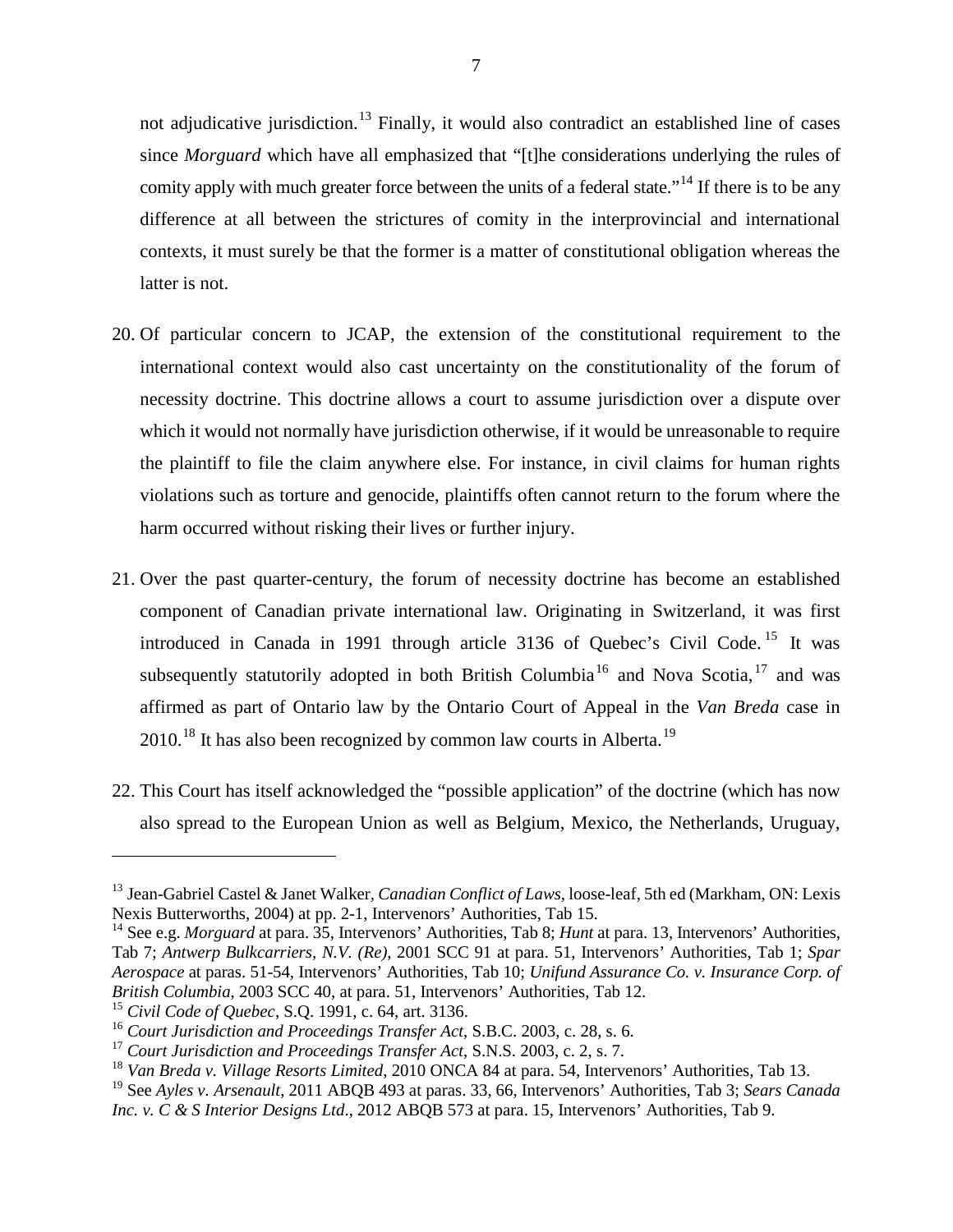Argentina, Austria, Costa Rica, Estonia, Finland, Germany, Iceland, Japan, Lithuania, Luxembourg, Poland, Portugal, Romania, Russia, South Africa, Spain, and Turkey<sup>[20](#page-12-1)</sup>) in jurisdictional cases.<sup>[21](#page-12-2)</sup>

- 23. However, if a real and substantial connection were constitutionally required in international cases, it would threaten to disrupt the development of the emerging doctrine. Forum of necessity is largely unaffected by constitutional restraints on jurisdiction in the interprovincial context, because cases where justice cannot be obtained by instituting proceedings in another Canadian province will arise rarely, if at all. But the same is not true in the international context, where the need for the forum of necessity doctrine becomes much more acute.
- 24. For all these reasons, a constitutional principle that derives, in part, from the notion "that any concerns about differential quality of justice among the provinces can have no real foundation" has no application in the international context, because the same cannot be said in the international context (on which point the appellants in this case would likely agree). More sensible is the approach suggested by LeBel J. in *Beals v. Saldanha*: "A context-sensitive jurisdiction test ought to take into account the possibility that the quality of justice [in a foreign jurisdiction] may not meet Canadian standards." <sup>[22](#page-12-3)</sup> [Emphasis added] This encapsulates perfectly the basic principle that underpins the forum of necessity doctrine.

### <span id="page-12-0"></span>**C – If the real and substantial connection test applies, the forum of necessity doctrine should also apply**

25. If this Court decides that recognition and enforcement proceedings are indeed subject to a threshold jurisdictional test, then JCAP further submits that the forum of necessity doctrine should also be part of that test. This, of course, would require the Court to recognize the doctrine's existence – as well as its application to the test for jurisdiction *simpliciter* in first instance claims – before applying it to the facts of this appeal.

<span id="page-12-1"></span><sup>20</sup> See Chilenye Nwapi, *Jurisdiction by Necessity and the Regulation of the Transnational Corporate Actor,* (2014) 30(78) Utrecht Journal of International and European Law 24 at 32, Intervenors' Authorities, Tab 14. <sup>21</sup> *Club Resorts Ltd. v. Van Breda,* 2012 SCC 17 at para. 100, Intervenors' Authorities, Tab 6. <sup>22</sup> *Beals v. Saldanha*, 2003 SCC 72 at para. 171, Intervenors' Authorities, Tab 4.

<span id="page-12-2"></span>

<span id="page-12-3"></span>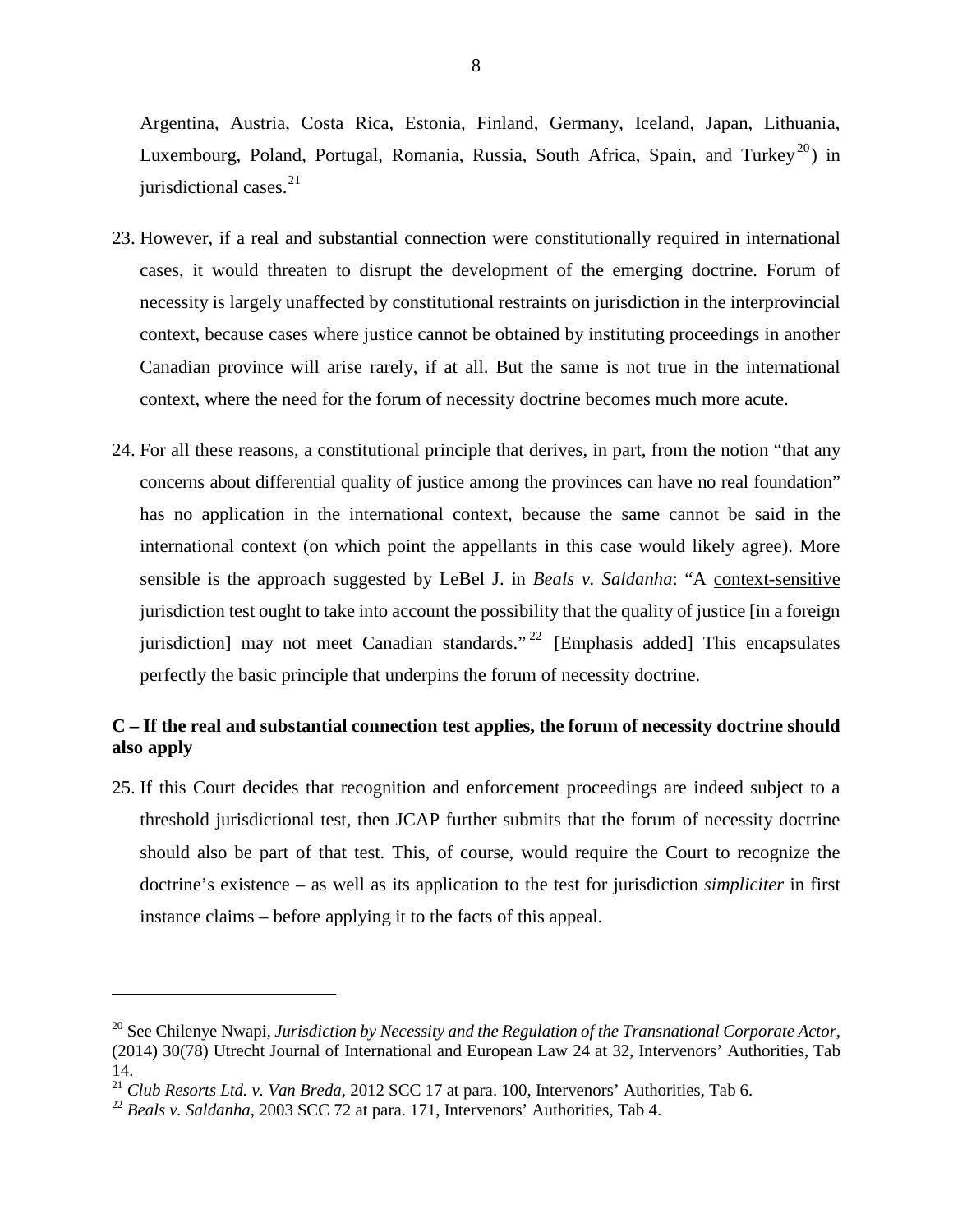- 26. Forum of necessity is a live issue in this appeal because the respondents have been affirmatively enjoined from even attempting to secure enforcement of the Ecuadorian judgment in the United States. Given these circumstances, a serious question arises as to whether it is reasonable to require the respondents to bring proceedings in the US. This means that Ontario may well be a forum of necessity. JCAP therefore submits that, if this Court finds that recognition and enforcement proceedings are subject to a threshold jurisdictional test and that that test is not met in this case, then the Court should go on to consider whether it should nonetheless find jurisdiction under the forum of necessity doctrine.
- 27. This Court has repeatedly emphasized that order and fairness are the guiding principles that govern the development of Canadian private international law.<sup>[23](#page-13-1)</sup> Although the two principles are often framed in opposition to each other as if there is a balance that needs to be achieved between them,<sup>[24](#page-13-2)</sup> forum of necessity is a mechanism that promotes both at the same time. After all, a precondition to order in society is that individuals who feel aggrieved have access to a forum that allows them to resolve their disputes in an *orderly* manner. Meanwhile, fairness is also achieved if that forum is one that is capable of adjudicating the dispute according to established principles of law that are fair and just to all parties. Thus, it is in the interests of both order and fairness to affirm the existence of the forum of necessity doctrine in Canadian law.

#### <span id="page-13-0"></span>**D – Piercing the corporate veil is not an issue in this case**

 $\overline{a}$ 

28. JCAP has considered the submissions of the joint interveners University of Toronto International Human Rights Clinic, MiningWatch Canada, and Canadian Centre for International Justice on the piercing the corporate veil issue, and JCAP agrees with those submissions.

<span id="page-13-1"></span><sup>23</sup> See e.g. *Morguard* at para. 32, Intervenors' Authorities, Tab 8; *Van Breda* at para. 74, Intervenors' Authorities, Tab 6.<br><sup>24</sup> See e.g. *Tolofson v. Jensen; Lucas (Litigation Guardian of) v. Gagnon*, [1994] 3 SCR 1022 at "The

<span id="page-13-2"></span>imputed injustice… into a Quebecer?", at paras. 55, 56, Intervenors' Authorities, Tab 11; *Beals v. Saldanha*, 2003 SCC 72 at para. 40, Intervenors' Authorities, Tab 4.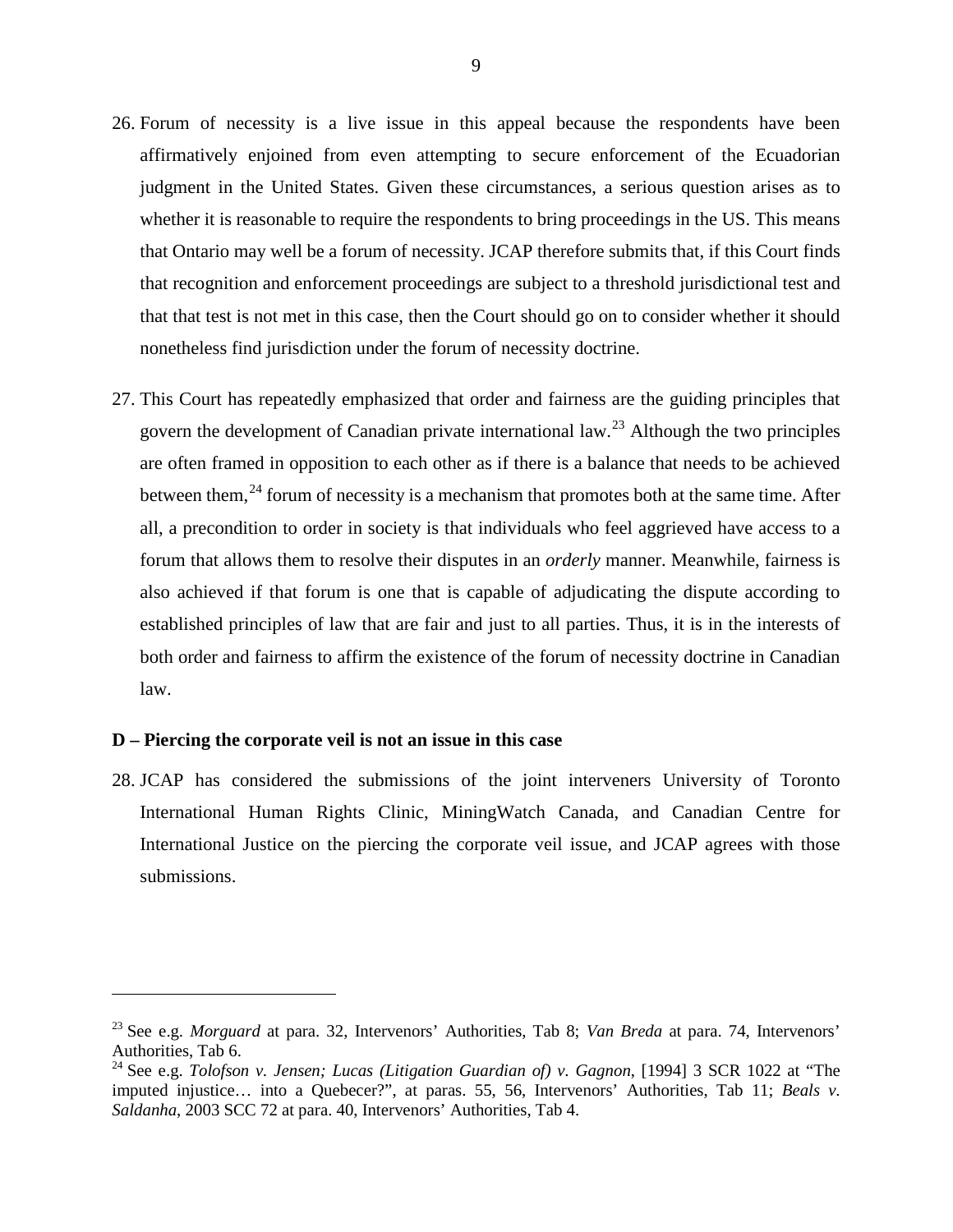- 29. Furthermore, it bears emphasizing that there is a conceptual distinction between piercing the corporate veil and making a subsidiary's assets available to satisfy a judgment against its parent. It is the latter, not the former, that is at issue in this case.
- 30. Piercing the corporate veil means assimilating the identities of parent and subsidiary into one, and thereby negating the distinct legal personhood of each. However, making a subsidiary's assets available to satisfy a judgment against its parent does not contradict the principle of separate corporate personality. The appellant Chevron Corporation's submission that asserting jurisdiction in this case would amount to undoing a cog in the western economic system<sup>[25](#page-14-2)</sup> is overstated.
- 31. For instance, the respondents raise arguments with respect to enterprise liability.<sup>[26](#page-14-3)</sup> Enterprise liability, a form of vicarious liability, does not violate the principle of separate corporate personality. On the contrary, the very term "vicarious liability" implies a multiplicity of persons. Rather, what enterprise liability does is simply affirm the principle that legal persons, just as natural persons, can be held responsible for the actions of others with whom they have certain relationships of collaboration or control. This is no more an assault upon the principle of corporate personhood than the tort of conspiracy is an assault upon individualism.

### <span id="page-14-0"></span>**PART IV - SUBMISSIONS CONCERNING COSTS**

32. JCAP does not seek any costs and asks that no costs be awarded against it.

### <span id="page-14-1"></span>**PART V - ORDER SOUGHT**

33. JCAP respectfully seeks leave to present oral submissions at the hearing of the appeal.

## ALL OF WHICH IS RESPECTFULLY SUBMITTED this 17<sup>th</sup> day of October, 2014

**A. Dimitri Lascaris James Yap Counsel for the Intervener, Justice and Corporate Accountability Project ("JCAP")**

\_\_\_\_\_\_\_\_\_\_\_\_\_\_\_\_\_\_\_\_\_\_\_\_\_\_\_\_\_\_\_

<span id="page-14-2"></span> $25$  Chevron Corporation factum at paras. 102-03.

<span id="page-14-3"></span><sup>&</sup>lt;sup>26</sup> Factum of the Respondents to the Appeal of Chevron Canada Limited, paras. 79-84.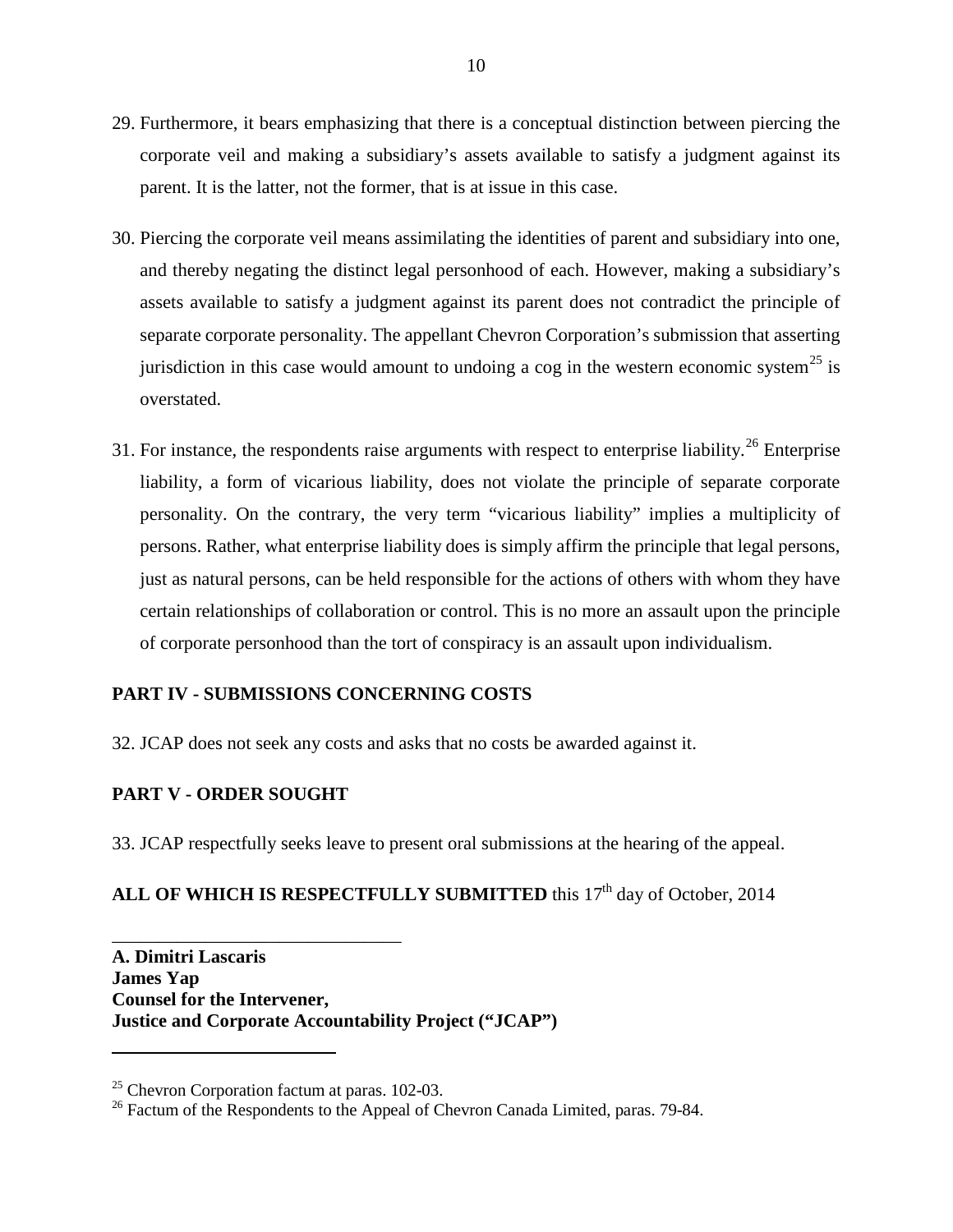<span id="page-15-0"></span>

| Tab            | <b>Authority (Jurisprudence)</b>                                                                                                                                            | Paragraph<br>Reference (s) |
|----------------|-----------------------------------------------------------------------------------------------------------------------------------------------------------------------------|----------------------------|
| $\mathbf{1}$   | Antwerp Bulkcarriers, NV (Re), 2001 SCC 91                                                                                                                                  | 19                         |
| $\overline{2}$ | Anvil Mining Ltd c Association canadienne contre l; impunité, 2012<br>QCCA 117                                                                                              | 9                          |
| 3              | Ayles v Arsenault, 2011 ABQB 493                                                                                                                                            | 21                         |
| 4              | Beals v Saldanha, 2003 SCC 72                                                                                                                                               | 17, 24, 27                 |
| 5              | Choc v Hudbay Minerals Inc, 2013 ONSC 1414                                                                                                                                  | 9                          |
| 6              | Club Resorts Ltd v Van Breda, 2012 SCC 17                                                                                                                                   | 18, 19, 22, 27             |
| 7              | <i>Hunt v T&amp;N plc</i> , [1993] 4 SCR 289                                                                                                                                | 13, 14, 16, 19             |
| 8              | Morguard Investments Ltd v De Savoye, [1990] 3 SCR 1077                                                                                                                     | 14, 16, 19, 27             |
| 9              | Sears Canada Inc v C & S Interior Designs Ltd, 2012 ABQB 573                                                                                                                | 21                         |
| 10             | Spar Aerospace Ltd v American Mobile Satellite Corp, 2002 SCC 78                                                                                                            | 16, 19                     |
| 11             | Tolofson v Jensen; Lucas (Litigation Guardian of) v Gagnon, [1994] 3<br><b>SCR 1022</b>                                                                                     | 27                         |
| 12             | Unifund Assurance Co v Insurance Corp of British Columbia, 2003 SCC<br>40                                                                                                   | 19                         |
| 13             | Van Breda v Village Resorts Limited, 2010 ONCA 84                                                                                                                           | 21                         |
|                | <b>Secondary Sources</b>                                                                                                                                                    |                            |
| 14             | Chilenye Nwapi, Jurisdiction by Necessity and the Regulation of the<br>Transnational Corporate Actor, (2014) 30(78) Utrecht Journal of<br>International and European Law 24 | 22                         |
| 15             | Jean-Gabriel Castel & Janet Walker, Canadian Conflict of Laws,<br>loose-leaf, 5th ed (Markham, ON: Lexis Nexis Butterworths, 2004)                                          | 15, 19                     |
| 16             | Peter Hogg, Constitutional Law of Canada, loose-leaf, 5th ed<br>supplemented (Toronto: Carswell, 2013)                                                                      | 15                         |

## **PART VI - TABLE OF AUTHORITIES**